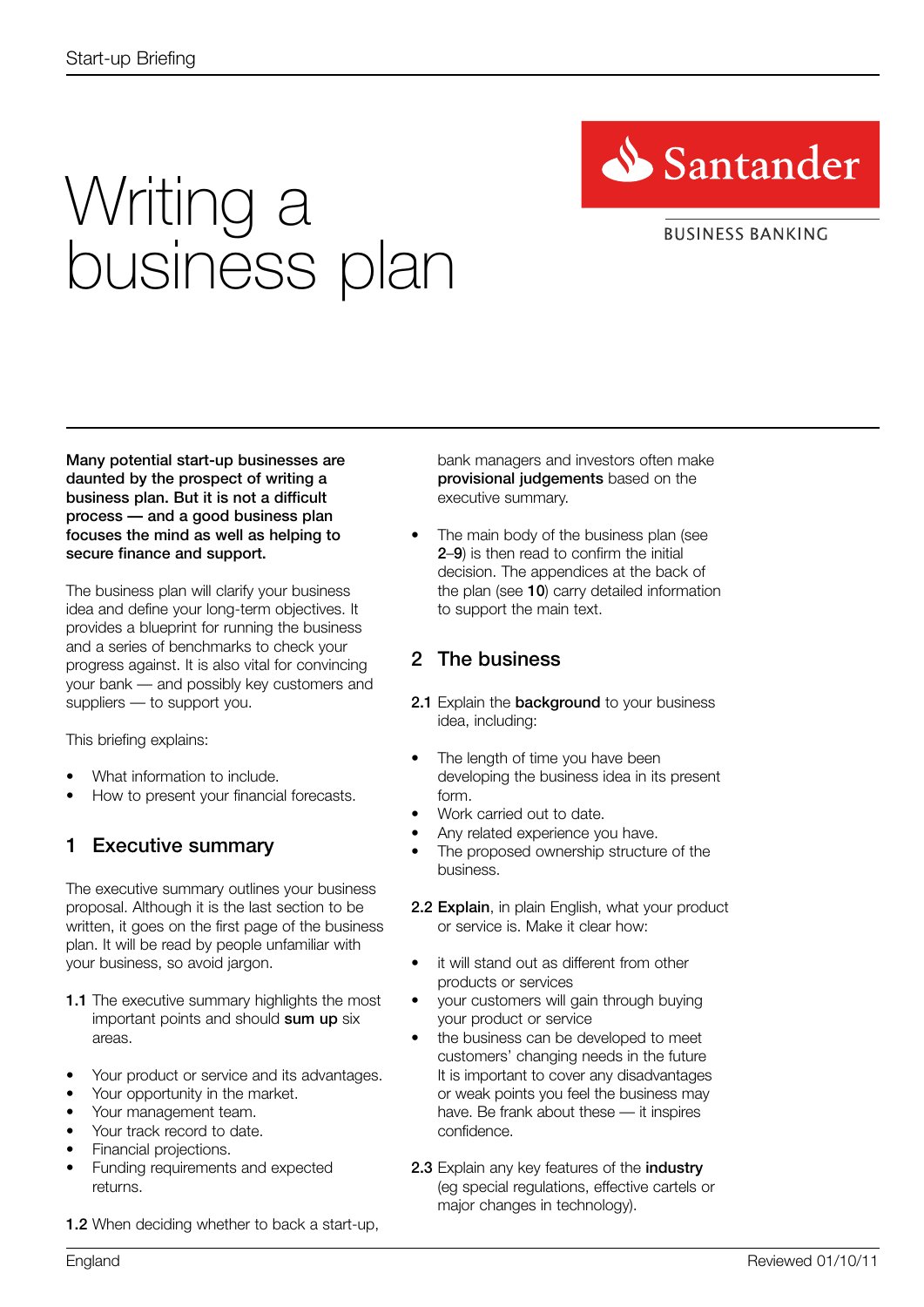## 3 Markets and competitors

- **3.1** Focus on the **segments** of the market you plan to target — for example, local customers or a particular age group.
- **•** Indicate how large each market segment is and whether it is growing or declining.
- **•** Illustrate the important trends and the reasons behind them.
- **•** Outline the key characteristics of buyers in each segment (eg age, sex or income).
- **•** Mention customers you have already lined up and any sales you have already achieved.
- 3.2 What are the competing products and who supplies them?
- **•** List the advantages and disadvantages of all your competitors and their products.
- **•** Explain why people will desert established competitors and buy from you instead.
- **•** Show you understand your competitors' reaction to losing business and demonstrate how you will respond to it.

Unless there is a viable market and you know how you are going to beat the competition, your business will be vulnerable.

## Keep it real

Sales forecasts produced for start-up businesses are often over-optimistic. Here are some important reality checks.

- A How soon can you start selling?
- **•** Will potential customers hold off for a year before they take you seriously and place an order?
- **B** How often will you be able to sell?
- **•** How many days can you spend selling?
- **•** How long will each lead take to line up?
- **•** What percentage of leads will turn into sales?
- C How much will you be able to sell?
- **•** What will the average sale value be?
- **•** Will most people give repeat orders, or must you find new customers each time?
- D How long after a sale will it be before you can collect payment?

How much income can you realistically expect each month?

You must show you have done the market research needed to justify what you say in the plan.

## 4 Sales and marketing

This section is crucial. It often gives a good indication of the business' chances of success.

- 4.1 How will your product or service meet your customers' specific needs?
- 4.2 How will you position your product?
- This is where you show how your price, quality, response time and after-sales service will compare with competitors.
- **•** Quote minimum order figures, if appropriate.
- 4.3 How will you sell to customers? For example, by phone, through your website, face-to-face or through an agent.
- **•** List the key sales points for your product or service.
- **•** Show how long you predict each sale will take. Many new businesses underestimate the time involved in winning each order. In year one you may spend up to 80 per cent of your time making contacts and selling.
- **•** Will you be able to make repeat sales? If not, it will be hard to build up volume.

#### 4.4 Who will your first customers be?

- **•** Show which customers have expressed an interest or promised to buy from you and the sales they represent.
- **•** How will you identify potential customers? Unless you can demonstrate that you have a clearly defined pool of potential customers, starting your business is likely to be a struggle.
- 4.5 How will you **promote** your product? For example, using advertising, PR, direct mail or via email and a website.
- 4.6 What contribution to profit will each part of your business make?
- **•** Most businesses need more than one product, more than one type of customer and more than one distribution channel.
- **•** Look at each in turn. Examine your likely sales, gross profit margins and costs.
- **•** Identify where you expect to make your profits and where there may be scope to increase either margins or sales.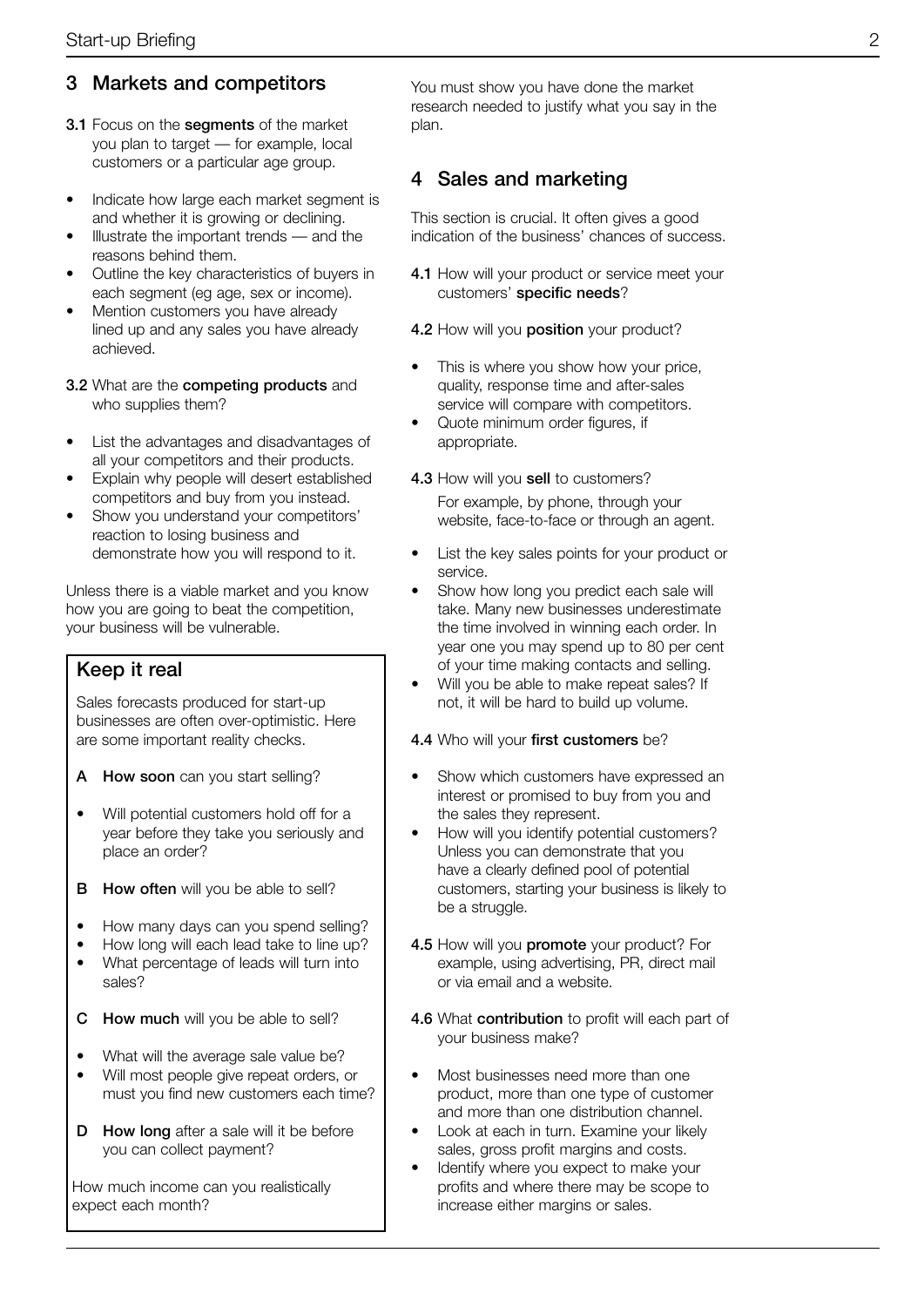Services and intangible products (eg computer software) are more difficult to market. Start-ups in these areas must pay special attention to marketing in their business plans.

## 5 Management

People reading the business plan need to be given an idea of why they should have faith in the management of your start-up.

- **5.1** Outline the management **skills** within your team.
- **•** Define each management role and who will fill it.
- **•** Show your strengths and outline how you will cope with any weaknesses.
- **•** Describe the background and experience of each team member.
- **•** Clarify how you intend to cover the key areas of production, sales, marketing, finance and administration.
- **•** Management information systems and procedures should be outlined. For example, management accounts, sales, stock control and quality control.
- **•** Show how many 'mentors' and other supporters you will have access to.

#### 5.2 How committed are you?

**•** Banks and any other potential investors will want to be sure you are committed to the business. Show how much time and money each of the management team will contribute, and what your salaries and benefits will be.

## 6 Operations

Explain what facilities the business will have and how it will deliver the product or service to the customer.

- 6.1 Show the pros and cons of the **location**.
- 6.2 Indicate the facilities you will need to start (eg equipment and machinery). Some startup businesses only need a desk and a phone.
- **•** Consider any potential limits to production capacity. If you are going to manufacture or distribute products, show how and where you are going to warehouse them and for how long.
- 6.3 Provide a list of employee roles you need to fill and the skills required to fill them.

**6.4** Show how you selected your suppliers.

## 7 Financial forecasts

Your financial forecasts translate what you have already said about your business into numbers.

- 7.1 A realistic sales forecast forms the basis for all your other figures.
- **•** Break the total sales figure down into its components (eg different types of products or sales to different types of buyer).
- 7.2 Your cashflow forecast shows how much money you expect to be flowing into and out of your bank account and when. You must show that your business will have access to enough money to survive.
- **•** Demonstrate that you have considered the key factors affecting cashflow — eg level and timing of sales revenue, wages.
- **•** Show when there will be more money coming in than going out ('cash-positive').
- 7.3 Your profit and loss (P&L) forecast gives a clear indication of how the business will move forward. Summarise the annual P&L forecast for each of the first two or three years of trading.
- **•** Calculate the turnover you need to break even:

$$
£
$$
breakeven = £  $\frac{£$  fixed costs  
% gross margin × 100

If your gross margin is 25 per cent, your sales must be four times as large as fixed costs to break even.

- **•** Compare the breakeven level of sales with the sales you are forecasting.
- 7.4 If you are launching a larger start-up, you will also need **projected balance sheets.**

These will show you the financial state of your business on day one and at year end, perhaps for the first two or three years.

7.5 Do not get too protective about your forecasts. You may need to revise them.

For every forecast, list all your key assumptions (eg prices, sales volume, timing). Small business advisers at banks and your local business support organisation will often help you put together your forecasts free of charge.